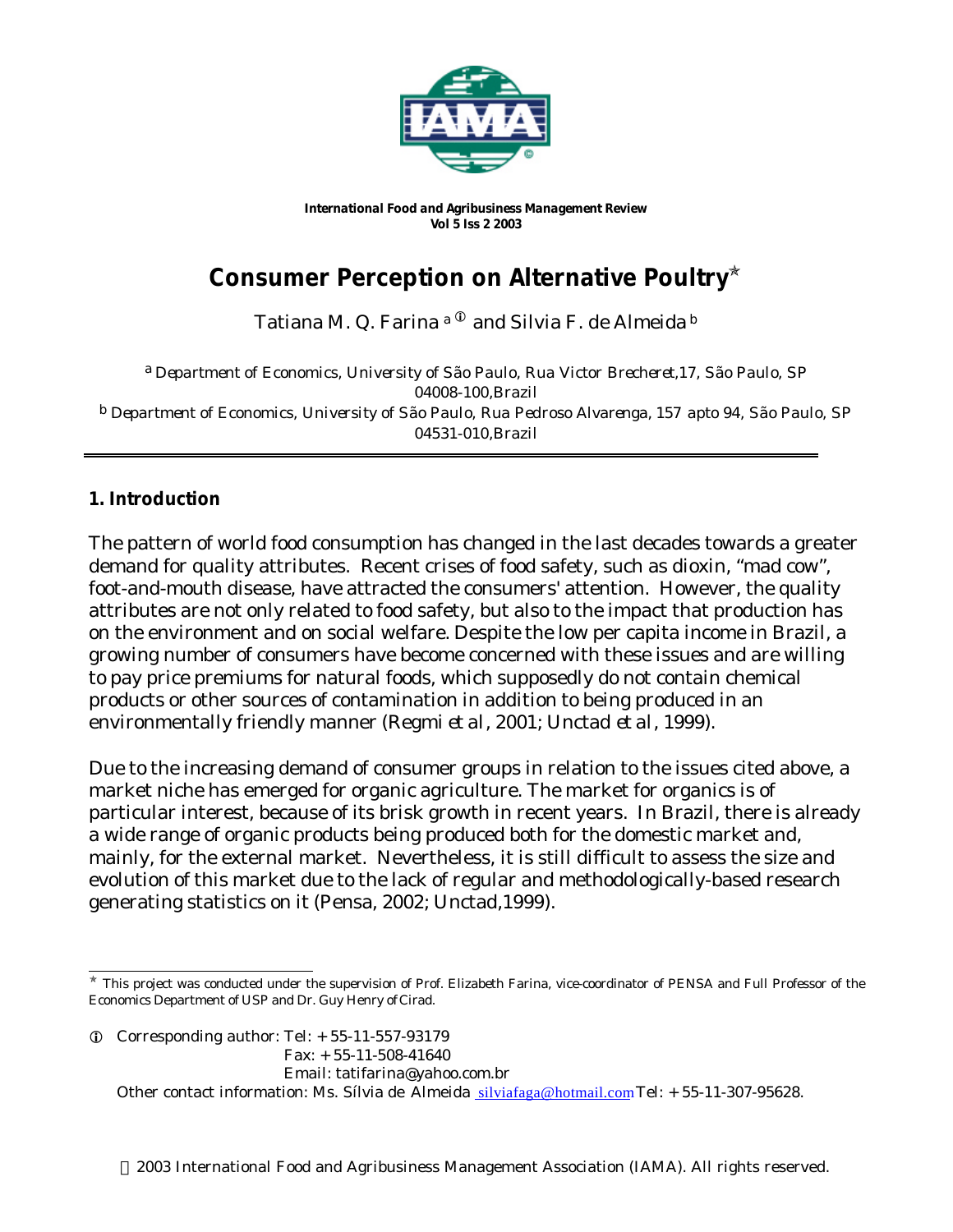There are a growing number of studies on the market of organic products in Brazil. However, few address consumer perception (Rezende, 2001). This article intends to contribute to the knowledge of this market, presenting the results of an exploratory study on consumer perception, in São Paulo, of alternative chicken – free range, natural, and organic. As the research was conducted on a small sample and only in São Paulo, there is no intention to make inferences on the behavior of the Brazilian consumer. Nonetheless, the article exposes some very interesting results for discussion.

Chicken presents an additional difficulty for consumer studies: there is no organic chicken sold in the São Paulo market! We found free-range chickens and natural chickens, alternatives to the conventional production, but none that correspond exactly to what would technically be defined as organic. This happens because, in order to produce an organic animal, the feed must be organic, which considerably increases the production costs (Torne-Celer, 2001).

This article is organized in four parts. Section 2 provides a brief analysis of the alternative aviculture agribusiness system, which presents the technical characteristics of the production of alternative chickens, and identifies, based on the available literature, the coordination problems of this system. It shows the importance played by brand name and by certification. Section 3 contains the main contribution of the work, presenting the methodology of the research conducted on consumers and the analysis of the results. Section 4 concludes the article**.**

## **2. A Brief Analysis of the Alternative Aviculture Agribusiness System**

The characteristics that differentiate alternative chicken from conventional refer to the production process. Therefore, though the focus of this work is the consumer's perception, it is important to describe the main differences of these production processes.

Section 2.1 contains an analysis of the technical characteristics of the different production processes and is based on the work of Torne-Celer (2001) about the Brazilian agribusiness system of alternative chicken.

## **2.1 Analysis of the Technical Characteristics**

The production of conventional chicken is always conducted in the form of confinement. The lineages utilized are characterized by a high feed conversion rate, which increases the growth rate. The feed is composed of grains, fat, and animal flour. Also added to the feed are vitamins and antibiotics permitted by the Brazilian law.

The use of these medications has been increasingly criticized in scientific studies due to the risks of selection of resistant bacteria. Moreover, the reason for using growthpromoting antibiotics is exclusively economic, since they do not improve the quality of the meat in any way, but merely reduce the slaughter time and the mortality index, increasing productivity. Another factor that reduces production costs is the possibility of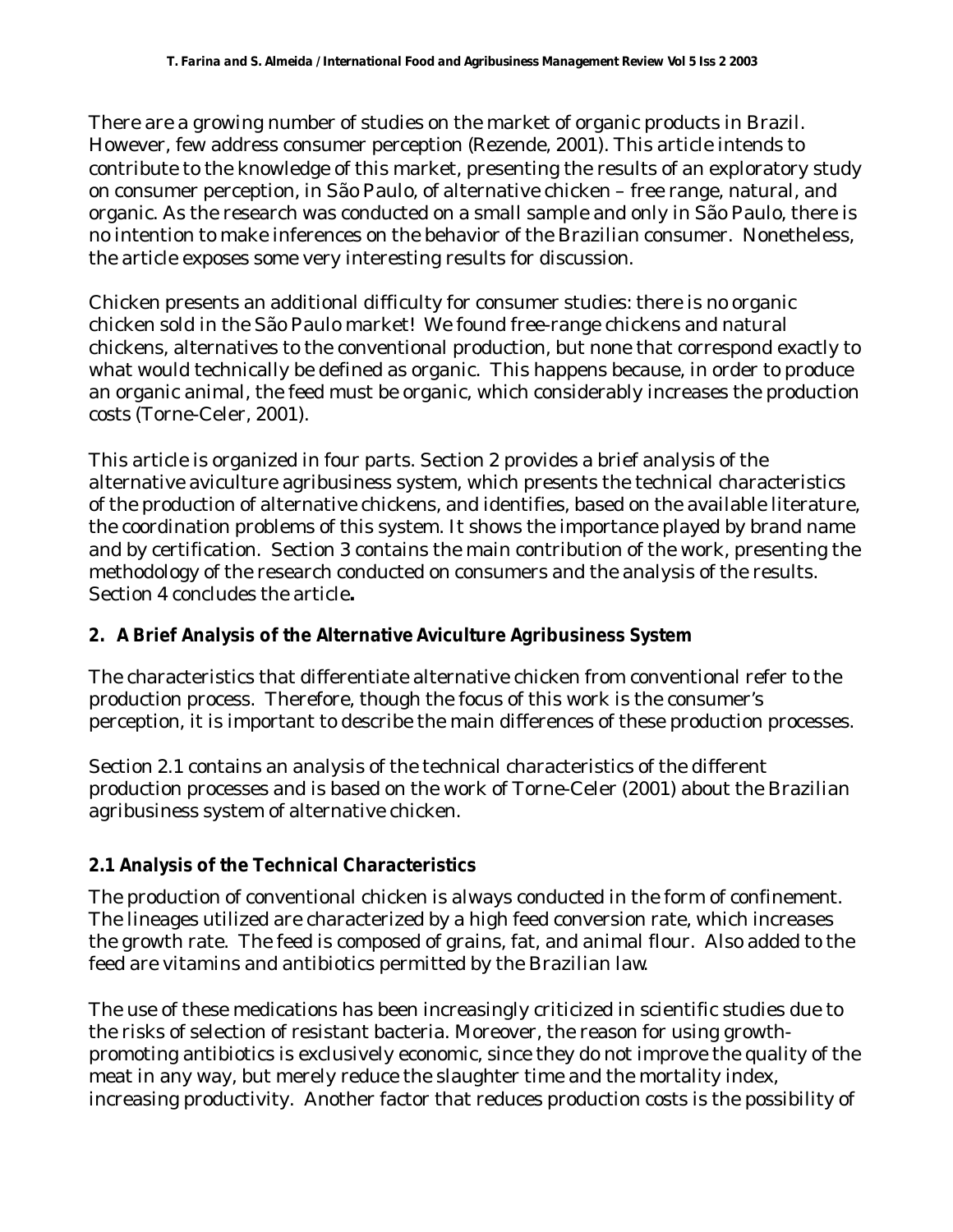utilizing slaughter residues of the company, like flour and animal fat, in the feed. This practice has also been widely criticized due to recent phytosanitary problems that have occurred mainly in Europe.

The production of differentiated chicken appears as an alternative to conventional poultry. The free-range chicken is bred in semi-freedom. Differently from the conventional poultry, the animal is rustic with no defined race and, therefore, grows more slowly. Its feed is composed, essentially, of grains and other plants that can be produced on the property.

The breeding of natural chicken differs from the conventional only in the feed and not in the manner of breeding<sup>1</sup>, using the same lineages as the conventional. Its feed is exempt from products of animal origin, GMOs, and antimicrobians, both for treatment as well as growth promotion. The absence of antibiotics leads to a higher slaughter time and a higher mortality rate.

According to Normative Instruction nº 7 of 1999, neither natural chicken nor free-range chicken is organic. For the animal to be considered organic, it would be necessary to utilize techniques that promote the optimization of natural and socioeconomic resources, reducing the dependence on non-renewable energies. Production must be almost completely self-sufficient, minimally dependent on nonrenewable energy, free from the use of pesticides and other toxic substances and GMOs. The major difficulty of producing organic animals is that their feeds must also be organic. Because of its high production cost, there is no certified organic chicken in Brazil (TORNE-CELER, 2001).

The consumers of organic products opt for free-range and natural chicken, since these types have similar characteristics. Indeed, these alternative types can be found for sale in locations specialized in organic products.

Though alternative productions fulfill, in theory, several consumer demands in relation to food quality, they also bring some disadvantages in terms of sanitary safety that are not present in conventional aviculture. For example, organic and free-range agriculture present higher risk of contracting salmonella due to being bred in the open (Torne-Celer, 2001).

In addition to sanitary problems, the alternative chickens present some economic difficulties. The less prepared feed, the more rustic lineages and the lack of antibiotics lead to slower growth of the animal and higher mortality index, reducing productivity.

l

<sup>1</sup> The term "natural" still causes great confusions. According to AAO – Association of Organic Agriculture– and APAN – Association of Natural Agriculture Producers –the natural product is a product with even more rigid norms than organic. However, in this work, we describe the same concept adopted in the work previously cited on free-range and natural production, that is, the concept of the Korin and Sertanejo – Premium chicken, the only brands of natural chicken found in the market.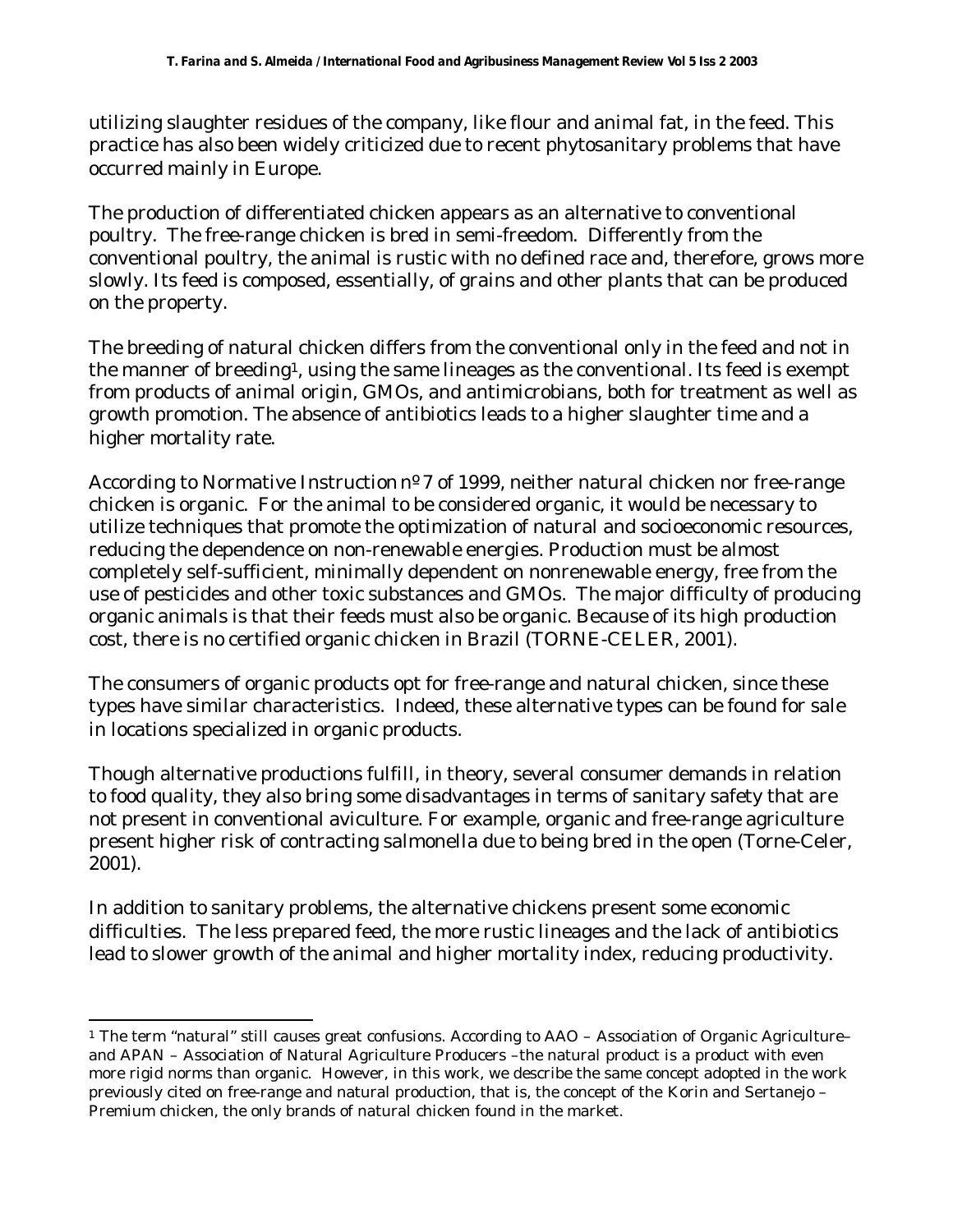Despite the higher costs, alternative production has shown to be an interesting opportunity for investment for aviculturists, because, contrary to the conventional aviculture that has presented super production in the last years, the growing demand for alternative chickens has surpassed production. Despite the characteristics that differentiate alternative chickens are not easily observable, the fact is that, in the market, there are substantial differences in prices between the alternative and the conventional. This is a concrete signal that the consumer is willing to pay price premiums for quality attributes associated to the production process (Torne-Celer, 2001).

## **2.2 Coordination Problems of the Alternative Aviculture Agribusiness system**

In growing markets, such as that of alternative chicken, the action of opportunistic agents can harm the market. For example, a producer could use growth promoters in an attempt to reduce production costs and sell the product as alternative chicken, since the consumer has no tools to inspect the productive process at low cost. Nevertheless, insomuch as consumer distrust increases in relation to the quality of the product, he will no longer be willing the pay the price premium. That is prejudicial both to the supply side as well as demand, since the producer will not manage to sell his differentiated product for a fair price and the consumer, who is willing to buy a differentiated product for a higher price, will not find it in the market. That is, the market for differentiated chicken could become a "market for lemons". Akerlof shows that in a market where there is asymmetry of information between producers and consumers, the low quality product expels the high quality product because the consumer prefers to pay the low price when there is no way to ascertain the quality of the superior product.

Another characteristic of this market are the strong interdependences, both horizontal and vertical. The vertical relationships are extremely important, because for the product to be organic, natural, or free-range, all the stages of the process must be in accordance with their respective standard. The horizontal interdependences are not less important as the action of each producer affects the reputation of all agents of the same production stage. The literature uses the expression "netchains" for those organizational arrangements that are characterized by strong horizontal and vertical interdependences (Lazarini et al, 2001; Pensa 2002). Due to these strong interdependences, certification plays a decisive role in the smooth functioning of this market.

The characteristics that differentiate the alternative chickens are related to a standard of process and not of product, that is, a standard not observable by the consumer or client, at low cost. This makes the process far more complicated. For the production of alternative chicken to be certified, all the agents of the productive chain must be certified to guarantee that they will act according to the norms that define a product as organic or alternative.

In a situation of asymmetry of information, in which most of the characteristics of the production process are not perceived, the consumer finds in the authenticity seal a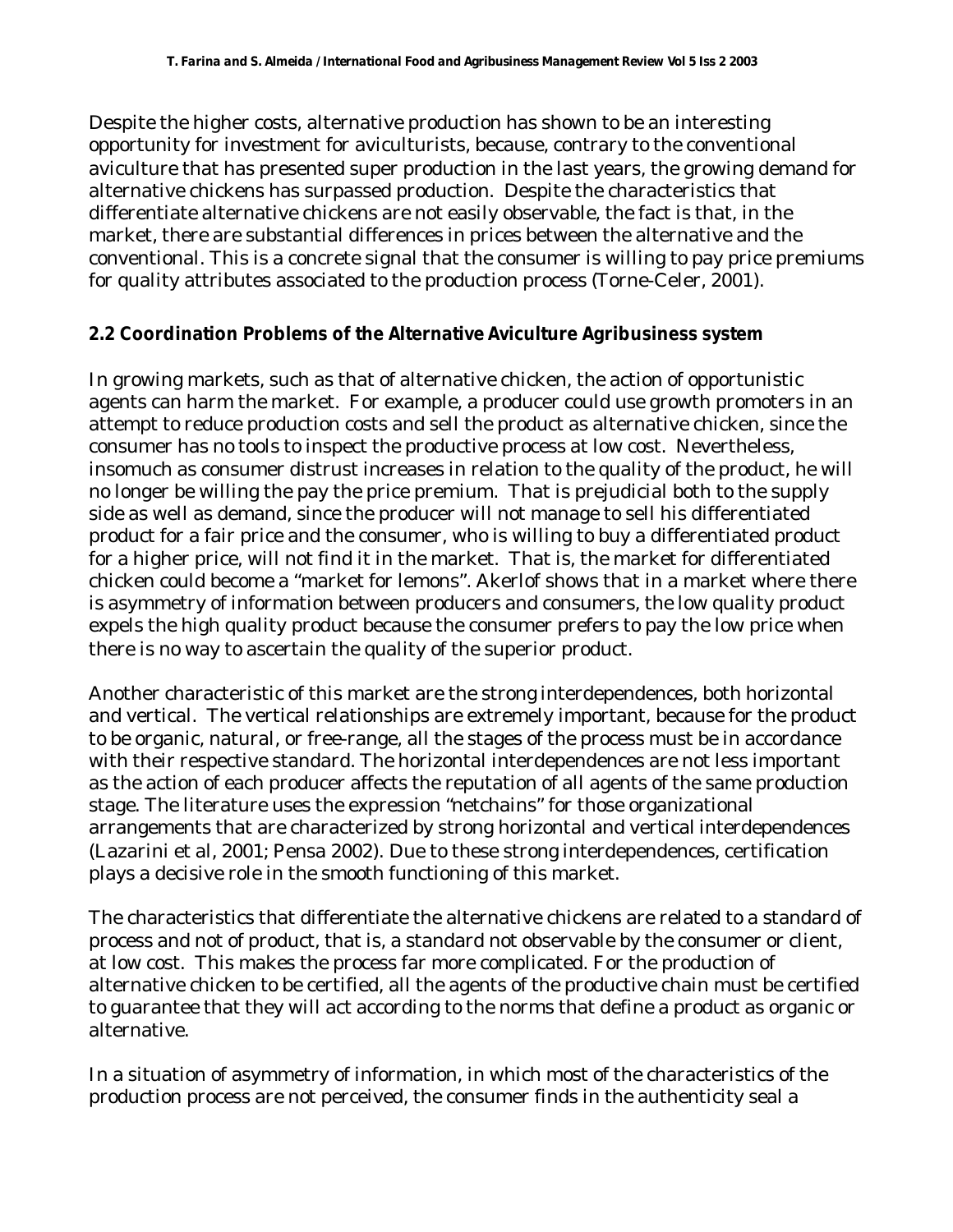guarantee of product differentiation, supporting his decision to buy (Sans & Fontguyon, 1998). Hence, "certification promotes quality gains for the consumer and income elevation for the agents" (Nassar, 1999). Certification, therefore, avoids the outcome of the market for lemons foreseen by Akerlof.

Differently from certification, brand name does not guarantee the process standard of a generic product, referring only to the product supplied by a specific company. The firm develops a reputation and the consumer pays a price premium for that relationship of trust. Certification can be seen as a substitute for brand name, in expanding markets, because it guarantees a process that can be followed by many firms of different sizes and origins. Nevertheless, it will only emerge in markets where there is a sign from the demand that firms will have positive returns should they adopt it.

Following, we will explore the Sao Paulo consumer's perception of alternative chicken, the importance he attributes to brand names and to certification, and his willingness to pay a price premium for this differentiated product.

## **3. Consumer Perception of Alternative Chicken**

As was previously stated, the problem of this study is to investigate the perception of the consumer as to alternative chickens.

Although the characteristics that differentiate alternative chicken from conventional are not easily observed, the price differential between them indicates that there are some attributes of this product that consumers value and that are not present in the conventional chicken. Hence, the objective of this study is to pinpoint which attributes are most important for the consumer choice of alternative chicken, assuming the following hypotheses:

- 1) The consumer acquires alternative chicken because he considers it to be healthier;
- 2) The consumer is willing to pay a price premium for alternative chicken;
- 3) Certification is more important than brand name for these products and can replace it;

Item 3.1 presents the methodology utilized in the consumer research. Item 3.2 presents the results of this research.

## **3.1 Methodology**

The works that address consumer perception of different quality attributes of products utilize different methods, among them Conjoint Analysis. ( Baker,1998 ; Spers, 1998) . In the present study we adopted this method to analyze the consumer perception in relation to alternative chicken.

Conjoint Analysis is widely used as a research tool in marketing to verify product acceptance. This tool can be applied both to products available on the market as well as to hypothetical products. The principle of Conjoint Analysis is to break down a product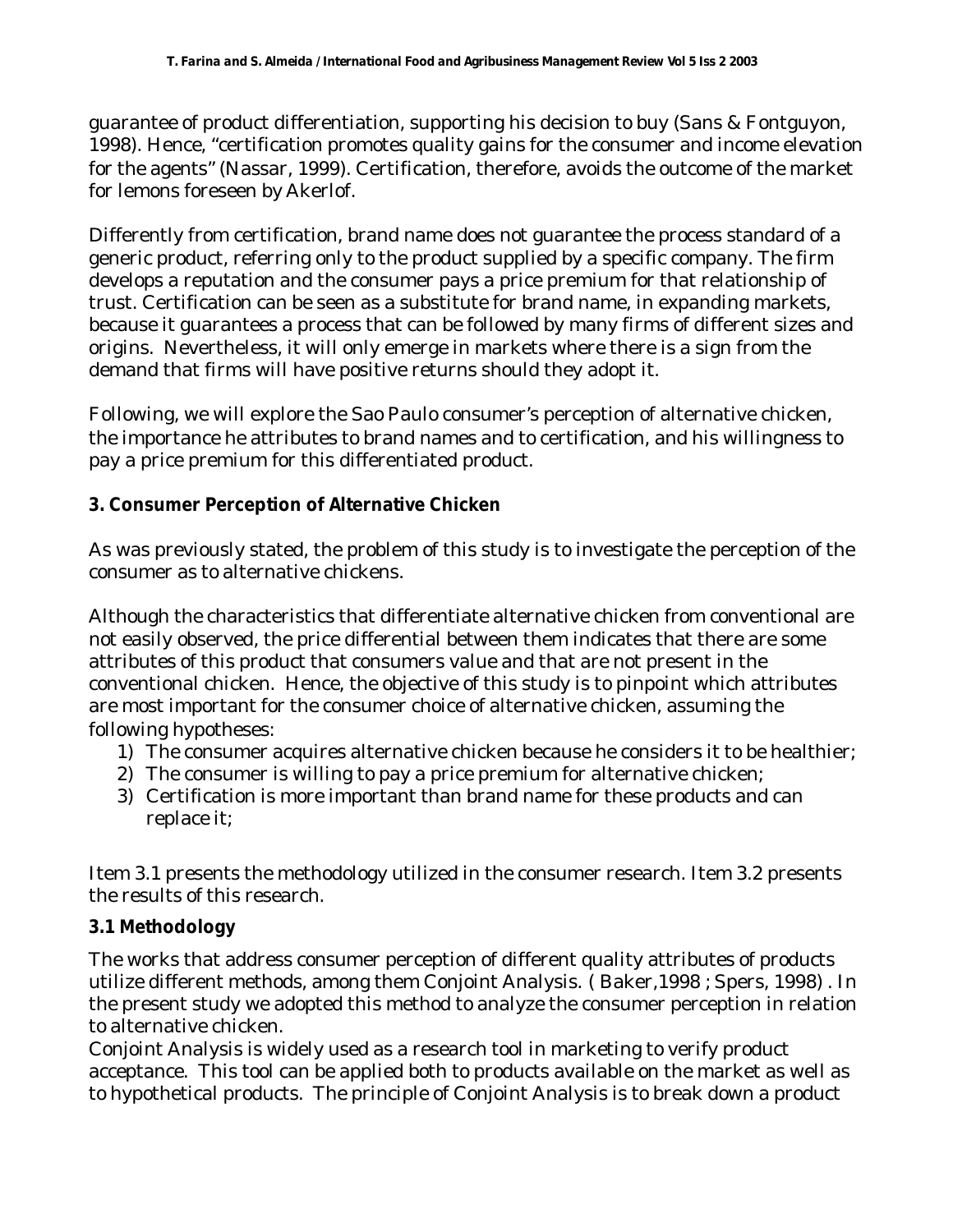into its main attributes. Hence, instead of analyzing the utility gained by the product as a whole, one analyzes the utility of each attribute. Thus, it is possible to verify which attribute the consumer values most. (Baker, 1998).

This method is applied in two stages. The first is the choice of attributes and their respective levels that are afterwards combined in various cards. Each card represents a product that the consumer could be choosing in the market. These cards are presented to the consumer who puts them in order, according to his or her preferences. It is necessary to emphasize that the higher the number of attributes, the greater the number of cards, which makes it difficult to operate the survey. Thus the definition of the attributes is an essential part of the process.

Four attributes were defined to make up the cards: price, type of chicken, brand name, and authenticity seal.

The first variable chosen was the type of chicken: conventional, natural, and free-range.

Price was chosen as one of the variables, first, because it is an important attribute in any transaction and because we assume the hypothesis that the alternative chicken consumer is less sensitive to price. This hypothesis is based on the fact that there are substantial price differences between the alternative chickens and the conventional. Three price levels were defined, R\$ 1,65, R\$ 2,85 and R\$ 3,90. These values were chosen from the averages of prices of conventional, natural and free-range chicken respectively, gathered in different supermarkets from different areas.2 Therefore, levels chosen should cover the internal of chicken prices normally found in the market.

The last two attributes - brand name and authenticity seals - were included in order to identify the relative importance the consumer assigns to these instruments. In relation to the attribute brand name, we defined two choices, product with or without a brand name. In relation to the attribute authenticity seal, we defined three alternatives: without seal, with a company seal3 or with an independent certifier seal.

The target public of this survey is the alternative chicken consumer. Before conducting the interview, the person was asked whether he or she was a consumer of alternative chicken, and the interview was only carried out if the answer was affirmative. The sample analyzed has 100 observations; all of them were collected at the AAO (Organic Agriculture Association) organic products market at a park in São Paulo. This is a small sample and apparently biased by the fact that it was collected in one specific location. The fact is that it is the largest organic products market in the city of São Paulo. The other two organic products markets in Sao Paulo are much smaller, also belong to AAO, and are located in middle- or high-class neighborhoods, which would lead us to the same group of consumers. The organic products market was chosen because, in general, consumers of organic products are the same consumers of differentiated chicken.

l

<sup>&</sup>lt;sup>2</sup> These prices were gathered in April 2001. At the time the exchange rate was 2,19 R\$/US\$.

<sup>&</sup>lt;sup>3</sup> Company seal is the seal of the company that is selling the product.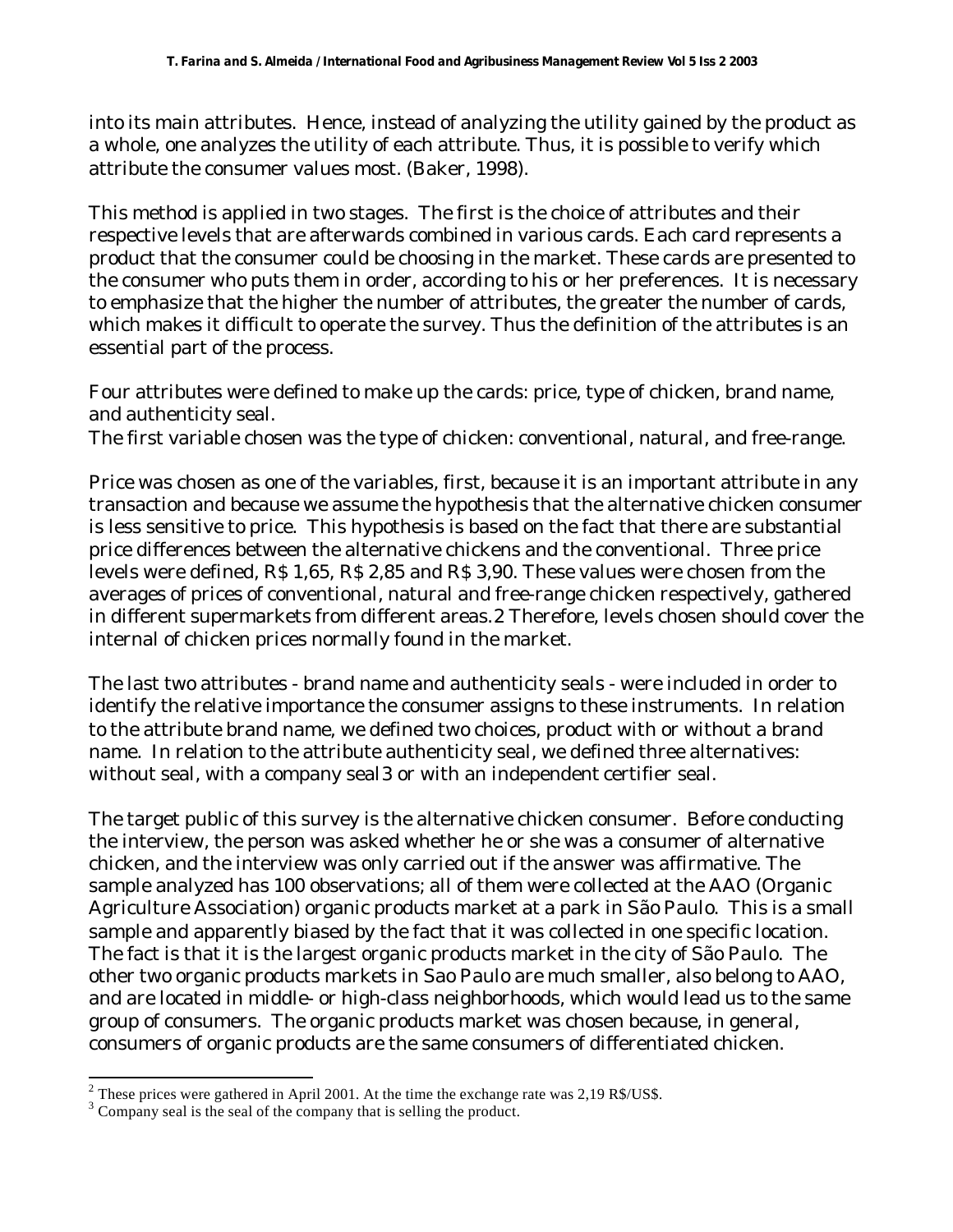Conjoint Analysis was complemented with a conventional questionnaire that identified the profile of the interviewees, the reasons for consuming alternative chicken, and their perception of certification and brand names. Furthermore, as there is much confusion on the concepts of organic, natural, and free-range, the interviewees were asked whether they considered alternative chicken to be an organic product. Finally, the consumers were asked about the maximum price they were willing to pay for this type of product. One of the objectives of this questionnaire was to check the consistency of the results obtained by Conjoint Analysis.

### **3.2 Analysis of the Results**

a) Consumer Profile

 The characteristics of the individuals are essential in order to comprehend the results of the Conjoint Analysis. 91% of the interviewees have a family monthly income over 10 minimum salaries4 and 57% receive over 15 minimum salaries, while the average income in the State of São Paulo is 7,4 minimum salaries<sup>5</sup>. 81% of the interviewees have a college education, of which 21% have done graduate work, which contrasts with the fact that the average population of the State only finishes primary school. This result shows that the population in question is inserted in the elite of society, both in terms of income as well as education.

b) Results of the Conjoint Analysis

The Conjoint Analysis calculates the importance that each attribute has in total aggregate utility of the product.

All the attributes had a similar relative importance. The highest coefficient is brand name, 28,77%, in second place was the authenticity seal with 26,69%, in third place was price with 23,33% and, finally, type with 21,21%.

Brand is the most important attribute, but its relative importance is very close to certification. It should be noted that this is a result consistent with the type of consumer public that has an elevated level of information and that knows the meaning of a certificate. Even so, the hypothesis that the certification replaces the brand name for alternative products was not confirmed.

The third attribute in the scale of importance to the consumer was price. This shows that the consumer is less sensitive to price, being willing to pay a price premium for a differentiated product. Table 1 shows that more than half the interviewees were willing to pay more than R\$ 3,00 per kilo of natural chicken and approximately a third were will to pay up to R\$ 5,00 per kilo, while its price, in supermarkets, is on average R\$ 2,85 per

l

 $4$  The minimum salary in Brazil, at the time of the survey (2001), was R\$ 180,00.

<sup>5</sup> Data from the National Household Sample Survey (PNAD).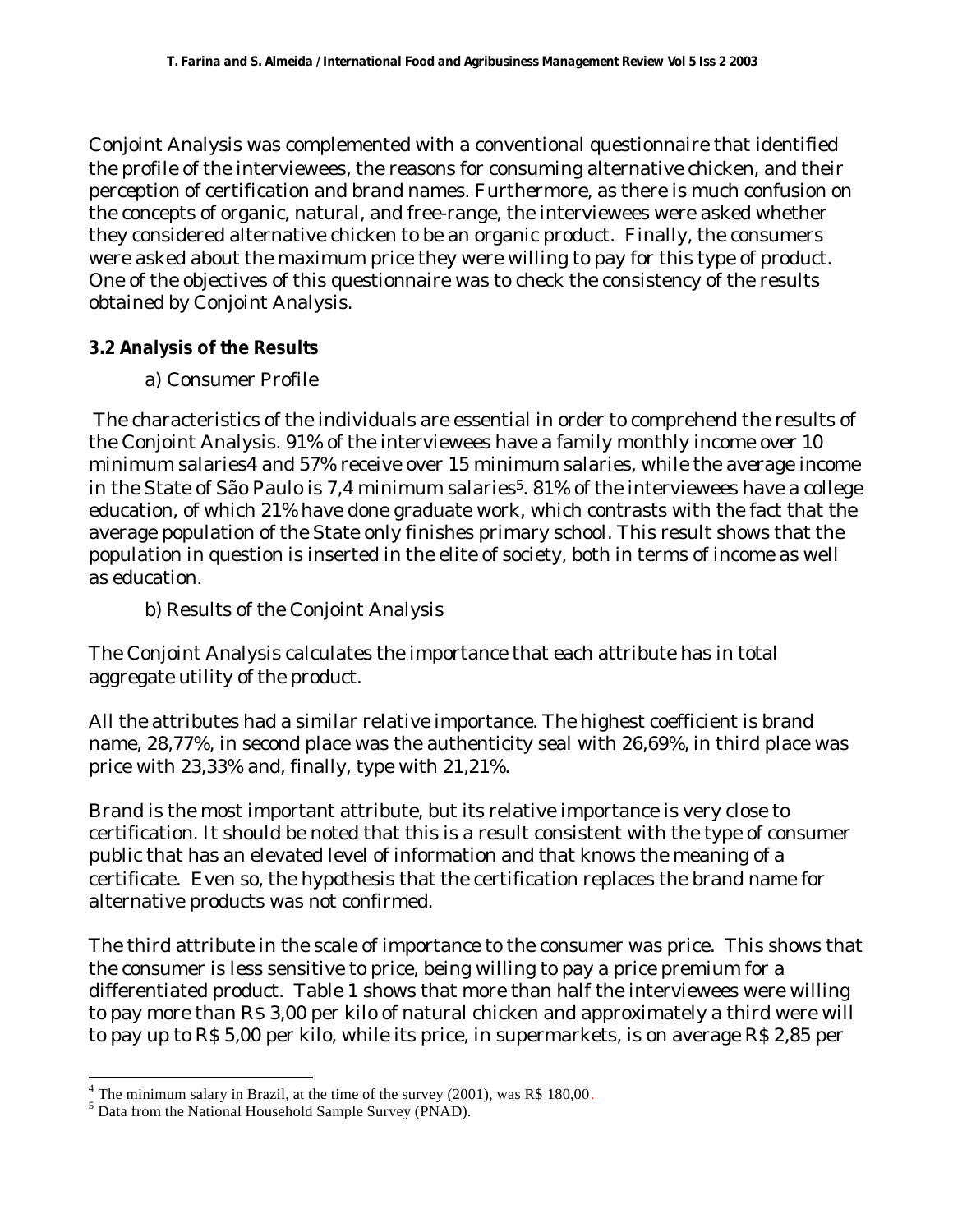kilo. One of the problems that arose was that the concept of reserve price is difficult to measure. Furthermore, some people were reluctant to answer, because they felt that if they gave a price higher than the market price, supermarkets would increase the price.

|                | 2,00   | 3,00   | 4,00   | 5,00   |
|----------------|--------|--------|--------|--------|
|                | R\$/Kg | R\$/Kg | R\$/Kg | R\$/Kg |
| Free-          | 13.1%  | 36,9%  | 17,9%  | 32,1%  |
| Range          |        |        |        |        |
| <b>Natural</b> | 18,5%  | 27,2%  | 19,8%  | 34,6%  |

**Table 1. Reserve Prices**

Finally, on the scale of importance, type of chicken had 21,21%. The interpretation of this result is that two of the three types, free-range and natural, are indifferent in the consumer's perception. This indifference can be attributed to the fact that most of the interviewees state that they consume natural and free-range chicken, because they contain no antibiotics or steroids, as shown in Table 2. Hence, they can be indifferent to which they eat, free-range or natural, but prefer these two over conventional. Perhaps if the levels of this attribute were only conventional or alternative, its coefficient of importance would have been greater.

## *a) Results of the questionnaire*

In Europe and the United States, consumers have a strong concern for the preservation of the environment and animal welfare. In Brazil, this concern is becoming noticeable, though not with the same intensity yet. Most consumers state they eat alternative chicken because its production does not harm the environment. However, most consumers denied the fact that they eat this kind of chicken due to animal welfare, as shown in Table 2.

| <b>Reasons for</b><br><b>Consuming</b>      | Agree (%)      |                    | Indifferent (%) |                    | Disagree (%)   |                    |
|---------------------------------------------|----------------|--------------------|-----------------|--------------------|----------------|--------------------|
|                                             | Free-<br>range | <b>Natur</b><br>al | Free-<br>range  | <b>Natur</b><br>al | Free-<br>range | <b>Natur</b><br>al |
| <b>Healthy</b>                              | 95,2           | 95,1               | 2,4             | 3.7                | 2,4            | 1,2                |
| <b>Taste</b>                                | 96.4           | 79,0               | 3.6             | 11,1               | 0.0            | 9,9                |
| <b>Respect for</b><br>Environment           | 78.3           | 80,3               | 10,8            | 11,1               | 10,8           | 8,6                |
| <b>Animal Welfare</b>                       | 49.4           | 45,6               | 10,8            | 10,0               | 39,7           | 44,4               |
| <b>Absence of</b><br><b>Antibiotics and</b> | 92,8           | 98,8               | 4,8             | 1,2                | 2,4            | 0,0                |

**Table 2. Reasons for Consuming Alternative Chicken**.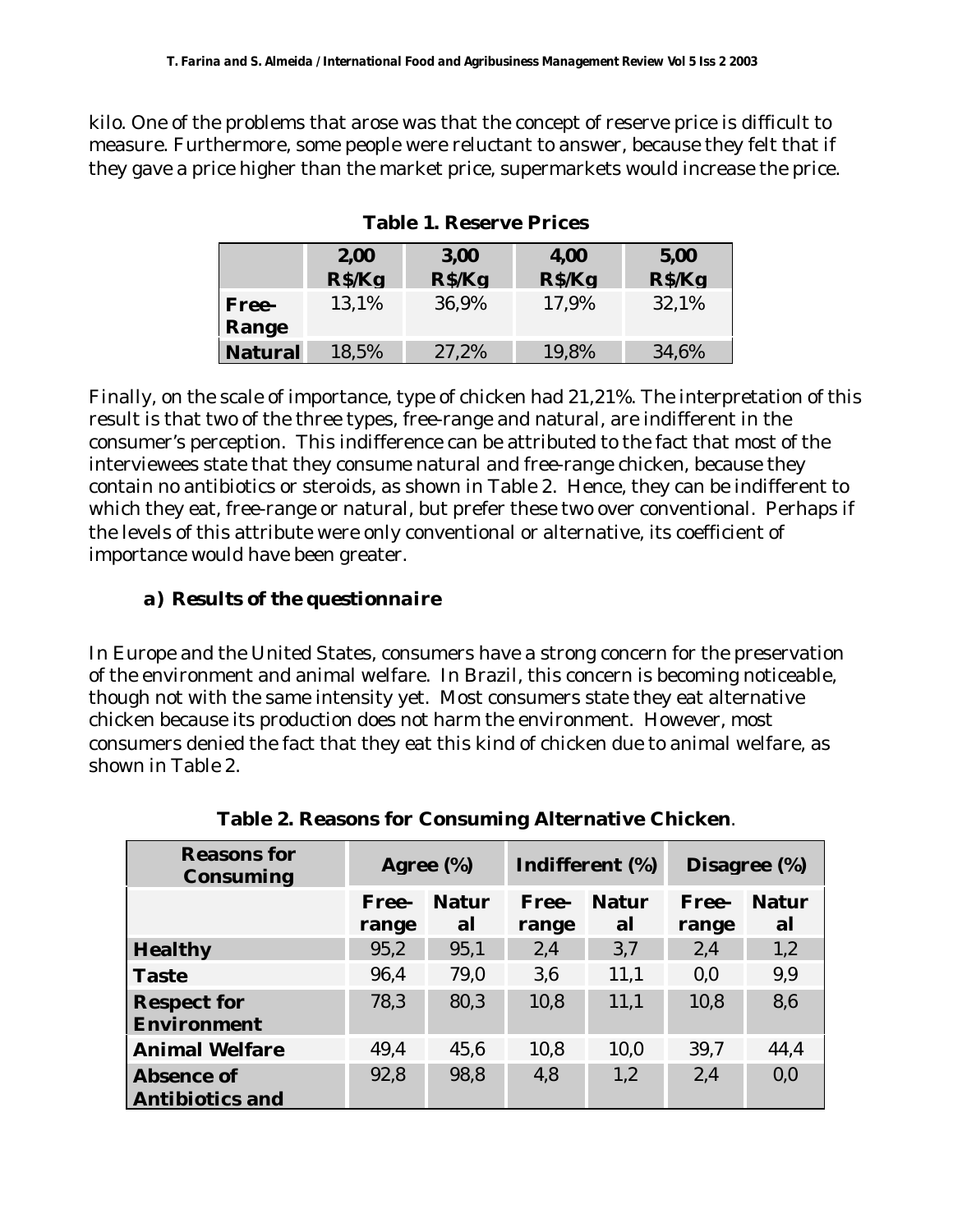| <b>Steroids</b>             |      |                          |      |                          |      |      |
|-----------------------------|------|--------------------------|------|--------------------------|------|------|
| <b>Cholesterol</b>          | 33.7 | 46.9                     | 18.1 | 13.6                     | 48.2 | 89,5 |
| Yellow color*               | 22,9 | $\overline{\phantom{a}}$ | 6.0  | -                        | 71.1 |      |
| <b>Consistency of meat*</b> | 57,8 | $\overline{\phantom{0}}$ | 10.8 | $\overline{\phantom{0}}$ | 31.3 |      |

\* These questions were only asked in relation to free-range chicken

The table above consolidates the main results of the questionnaire concerning the reasons for alternative chicken consumption.

It is interesting to note that one of the great concerns of alternative chicken consumers is the presence of growth hormones in conventional chicken. However, chicken producers do not utilize this hormone for a simple reason: it is too expensive. What are utilized in production, in reality, are growth-promoting antibiotics. This shows that there is still very little information on this product in the market, since one of the main reasons that leads the consumers to pay a price premium for alternative chicken does not even exist.

During the interview, we asked why people ate alternative chicken. Most consumers agreed at least partially that one of the reasons for eating alternative chicken is that it is considered healthier, as shown in Table 2. In the perception of consumers, being healthy is associated to the issue of the presence of steroids and antibiotics. When asked if there were concerns about cholesterol, there was no consensus among the interviewees as to whether free-range chicken had less cholesterol than other kinds. Furthermore, the consumer does not take into account the food-safety problems present in alternative production, such as the greater possibility of contracting salmonella.

It was noted that one of the major problems of the alternative chicken market, and organic products in general, is the lack of information between the agents of the chain and the still deficient institutional environment. Consumers do not have an exact idea of the product they are consuming. There is no well-defined standard for each product in the mind of consumers who make a great confusion about the types of alternative chickens available in the market. Of the interviewees, only one third answered correctly that free-range and natural chickens are not organic.

What makes consumer comprehension even harder in relation to the concept of organic is the lack of harmony of international norms. Moreover, the formalization of the rules, even in countries in which organic production has been around longer, only occurred in the last decade. Another complicating factor for the differentiation of the various types of alternative chicken is that the characteristics that differentiate one from the other are not physically observable, but are in the process standard of each one. So, as stressed in item 2.2, certification appears as an important tool to ensure that the organic, natural, and free-range product has been produced according to its respective norm. (Unctad et al, 1999).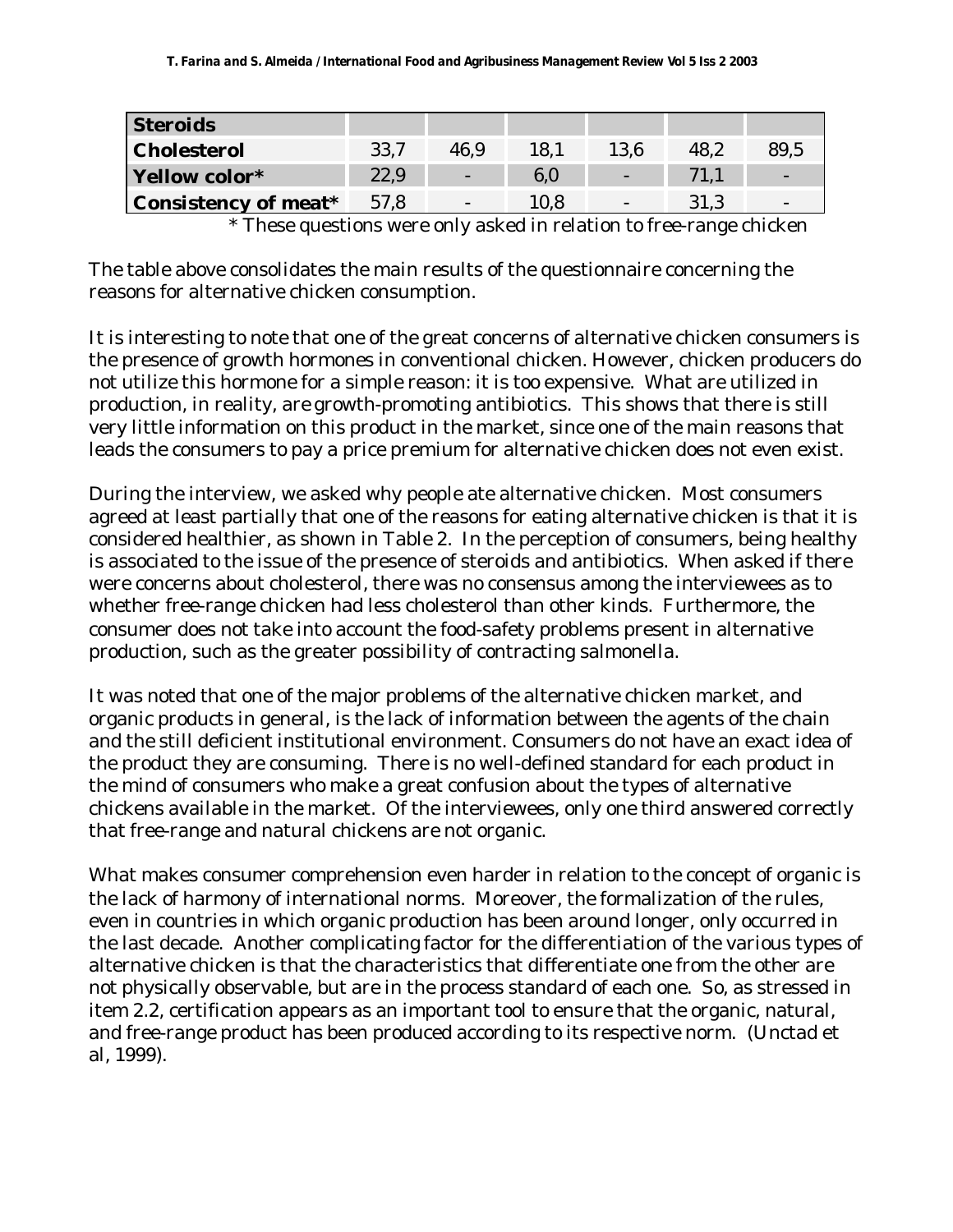The consumer of differentiated products has already recognized the importance of certification. Among the interviewees, the vast majority declared that they were willing to pay more for a certified product. It was noted that there was a distinct preference for an independent certifying body over self-certification. Practically everyone interviewed was willing to pay more for an independent certifier seal. Of the people that answered that they would pay more for a certified product, 23% did not know if the chicken they consumed had any type of seal or not. This shows that, despite the acknowledgement of the need for certification, the interviewees do not know how to utilized this tool yet.

## **4. Conclusions**

It was noted that the consumer of alternative chicken is part of the elite of society, both in terms of education and in terms of income. This consumer is less sensitive to price and is more concerned with attributes of quality. It was observed that the consumer of alternative chicken does not have strong preferences between natural and free-range, what he desires is a chicken free from antibiotics and growth promoters. A major problem in this market is the asymmetry of information: the consumer cannot distinguish exactly one type from the other and has no guarantee that the product he or she is acquiring was produced according to its standard. For this reason, certification has played an increasingly important role in the decision to buy alternative products. It was also noted that, in addition to not managing to differentiate one type from another, consumers do not worry about the problems that can emerge in the production of alternative chicken and that do not appear in the conventional, such as salmonella. Though this is a problem that should be monitored by the Brazilian system of sanitary defense, it is a widely recognized fact that this system is run badly and has a terrible reputation in the eyes of the consumer. The problem of this negligence is that if there is a recurrence in cases of contamination by alternative products, they could suffer a loss of reputation, even before the market is consolidated. As was concluded from the empirical research performed, the consumer pays a premium for a product he believes is healthy and this includes food safety.

Certainly, more studies of this nature, with a broader scope, are necessary. Nevertheless, this is a contribution that provides some notions about the preferences of the consumer of alternative chickens and confirms other similar studies that have been conducted.